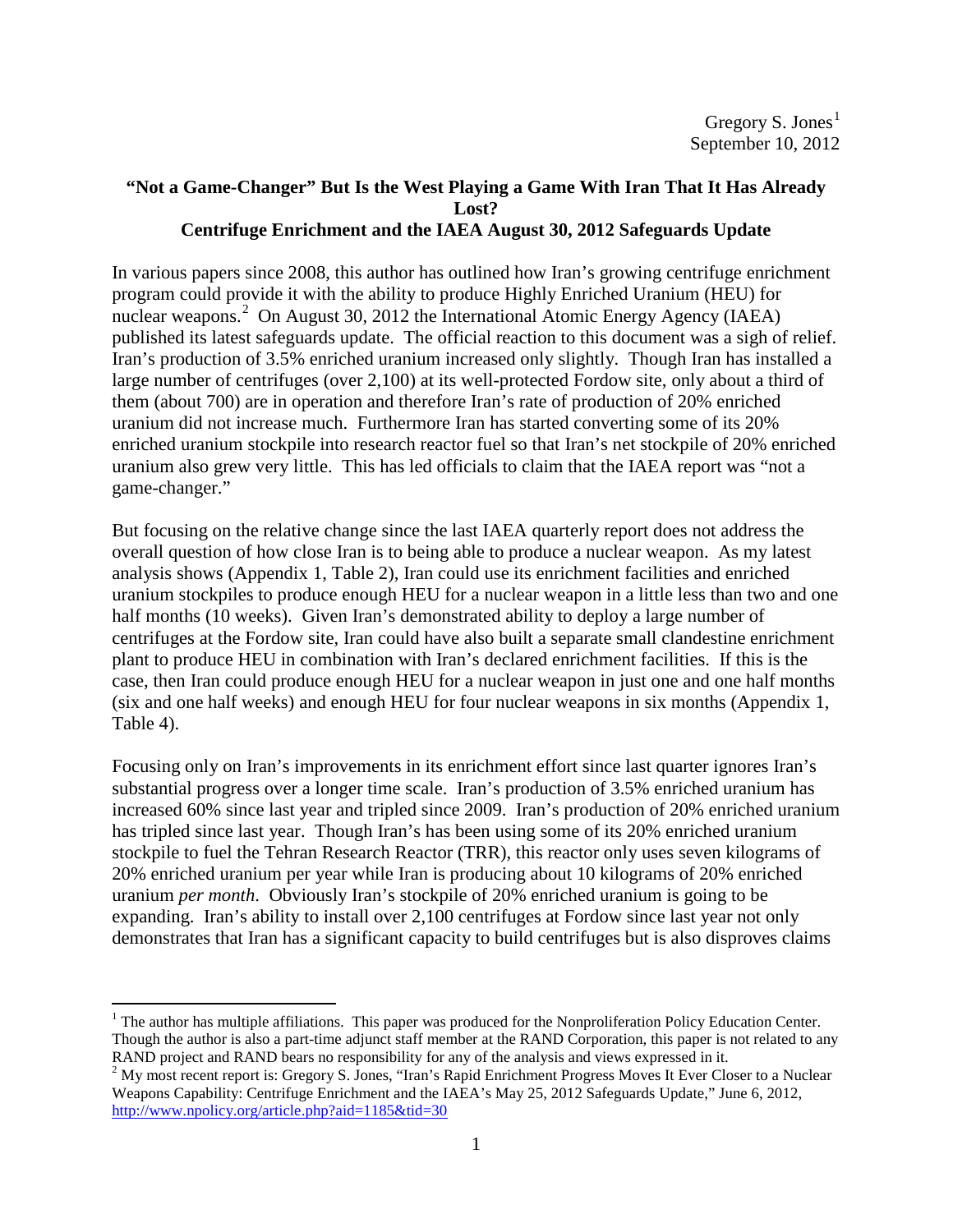that were being made last fall that sanctions had capped Iran's ability to build additional centrifuges.

In order to produce a nuclear weapon Iran would also have to manufacture the non-nuclear components for such a weapon. Iran has already made substantial progress in this area, in part aided by a Russian nuclear weapon expert. I have estimated that Iran could produce these required non-nuclear components in just two to six months should it decide to quickly do so.<sup>[3](#page-1-0)</sup>

Though Iran had obviously made substantial progress in developing the non-nuclear components for a nuclear weapon before 2004, the question remained whether Iran was continuing work in this area today. Recent statements by the intelligence community make it clear that the answer is yes. The clearest statement to this effect was made in July by John Sawers the chief of British intelligence MI6: "The Iranians are determinedly going down a path to master *all* aspects of nuclear weapons; all the technologies they need." [Emphasis added] More recently an unnamed U.S. official made a similar statement that Iran is: "…pursuing the research and science on all three components of the program" [i.e. nuclear enrichment, weaponization and a delivery system].<sup>[5](#page-1-2)</sup> Clearly Iran is developing nuclear weapons despite official claims that Iran has yet to formally decide to do so.

However, this does not mean that I think Iran will become an overt nuclear weapon state in the near future. As I stated last September:

That is not to say that I expect Iran to divert nuclear material from IAEA safeguards anytime soon. After all, why should it? It can continue to move ever closer to the HEU required for a nuclear weapon with the blessing of the IAEA. Iran would only need to divert nuclear material from safeguards when it would want to test or use a nuclear weapon. Recall that the U.S. was unable to certify that Pakistan did not have nuclear weapons in 1990, but it was only in 1998 that it actually tested a bomb. Similarly, though it could be many years before Iran becomes an overt nuclear power, it needs to be treated as a de facto nuclear power simply by virtue of being so close to having a weapon.<sup>[6](#page-1-3)</sup>

Most analysts (including those in the U.S. Government) have yet to accept the view that Iran is a de facto nuclear weapon state though increasingly this lack of acceptance appears to be just a stubborn reluctance to face the obvious. The official position is that "…there is time and space to continue a diplomatic path, backed by growing international pressure on the Iranian

<span id="page-1-0"></span><sup>&</sup>lt;sup>3</sup> Gregory S. Jones, "Iran's Efforts to Develop Nuclear Weapons Explicated, Centrifuge Uranium Enrichment Continues Unimpeded, The IAEA's November 8, 2011 Safeguards Update," December, 6, 2011, pp.10-13, <http://npolicy.org/article.php?aid=1124&rid=4>

<span id="page-1-1"></span><sup>&</sup>lt;sup>4</sup> Christopher Hope, *The Telegraph*, July 12, 2012, <u>http://www.telegraph.co.uk/news/uknews/terrorism-in-the-uk/9396360/MI6-chief-Sir-John-Sawers-We-foiled-Iranian-nuclear-weapons-bid.html</u>

<span id="page-1-2"></span><sup>&</sup>lt;sup>5</sup> Ken Kilanian, *Los Angeles Times*, August 23, 2012[, http://articles.latimes.com/2012/aug/23/world/la-fg-iran](http://articles.latimes.com/2012/aug/23/world/la-fg-iran-nuclear-20120824)[nuclear-20120824](http://articles.latimes.com/2012/aug/23/world/la-fg-iran-nuclear-20120824)<br><sup>6</sup> Gregory S. Jones, "No More Hypotheticals: Iran Already Is a Nuclear State, *The New Republic*, September 9,

<span id="page-1-3"></span><sup>2011,</sup><http://www.tnr.com/article/environment-and-energy/94715/jones-nuclear-iran-ahmadinejad>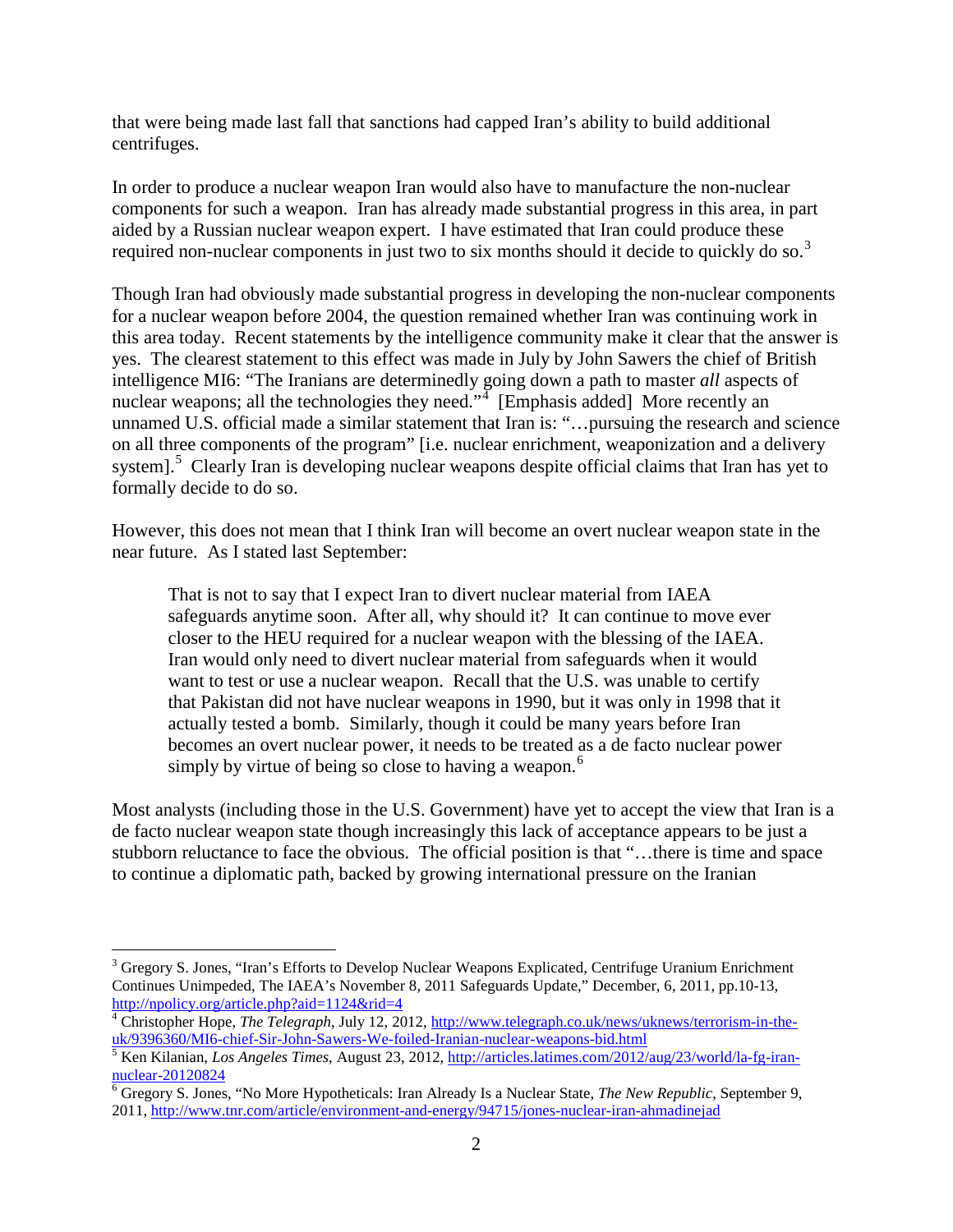government."<sup>[7](#page-2-0)</sup> However the P5+1 engaged in three rounds of talks with Iran in April, May and June.<sup>[8](#page-2-1)</sup> These talks are widely considered to have been failures. There have been no more talks nor are any scheduled. This development raises the question of how negotiations can resolve the issues with Iran when none are taking place.

Many have suggested that the basic focus of the negotiating effort should be to get Iran to stop enriching uranium to 20% and to export its stockpile of this material but that Iran should otherwise be allowed to keep its enrichment program and be allowed to continue to enrich uranium to levels less than 5%. However, as my analysis shows, even if Iran were to agree to take these steps, it would only increase the time Iran would require to produce the HEU for a nuclear weapon from 10 weeks to 13 weeks (Appendix 1, Table 3).

Furthermore, such a position would legitimize Iran's centrifuge enrichment program and permit Iran to expand it. This expanded program would provide Iran rapid access to the HEU needed for a nuclear weapon. A substantially expanded enrichment program which was limited to producing less than 5% enriched uranium could still produce the HEU required for a nuclear weapon in just a few weeks (Appendix 2). The only reasonable negotiated outcome that will make it difficult for Iran to quickly produce nuclear weapons is for Iran to give up its entire enrichment program and all of its enriched uranium stockpiles. However, most U.S. analysts oppose the condition that Iran give up its entire enrichment program, saying that Iran would never agree to this condition. But this is just another way of saying that negotiations will not be able to prevent Iran from moving ever closer to the possession of nuclear weapons.

Iran's inflexible position on uranium enrichment gives the lie to the notion that sanctions are having a crippling effect on Iran. The latest round of sanctions is designed to significantly affect Iran's overall economy by making it more and more difficult for Iran to export its oil. However, these sanctions are not authorized by the United Nations but rather imposed unilaterally by the U.S. and the EU. Despite the IAEA's revelations last November of Iran's efforts to develop the non-nuclear components for a nuclear weapon, both Russia and China have refused to support any additional UN sanctions against Iran. Indeed both countries have continued trading with Iran and China continues to purchase oil from Iran.

Nor are China and Russia the only countries that have not adopted these sanctions. India, with its important economy, has actually increased its purchases of Iranian oil. India has gone so far as to change its tax code so as to facilitate a method of payment that involves using rupees rather than dollars. On August 27 Indian External Affairs Minister S.M. Krishna said that India hopes to boost mutual cooperation with Iran especially in the economic sector.<sup>[9](#page-2-2)</sup> With such an attitude by non-Western countries, it is hardly surprising that U.S. and EU sanctions have not had the necessary bite to compel Iran to give up its uranium enrichment program.

If negotiations and sanctions cannot stop Iran from acquiring nuclear weapons, military action is the only remaining option. For over a year now there has been much discussion of the possibility

<span id="page-2-0"></span><sup>&</sup>lt;sup>7</sup> Statement by a "White House National Security Council spokesman." "Key U.S. Findings on Iran Nuclear Program Unchanged, Insiders Say," *National Journal*, August 10, 2012.<br><sup>8</sup> The P5+1 are the United States, United Kingdom, France, Russia, China and Germany.<br><sup>9</sup> "India, Iran firm up ties ahead of NAM Summit," *Times of In* 

<span id="page-2-1"></span>

<span id="page-2-2"></span>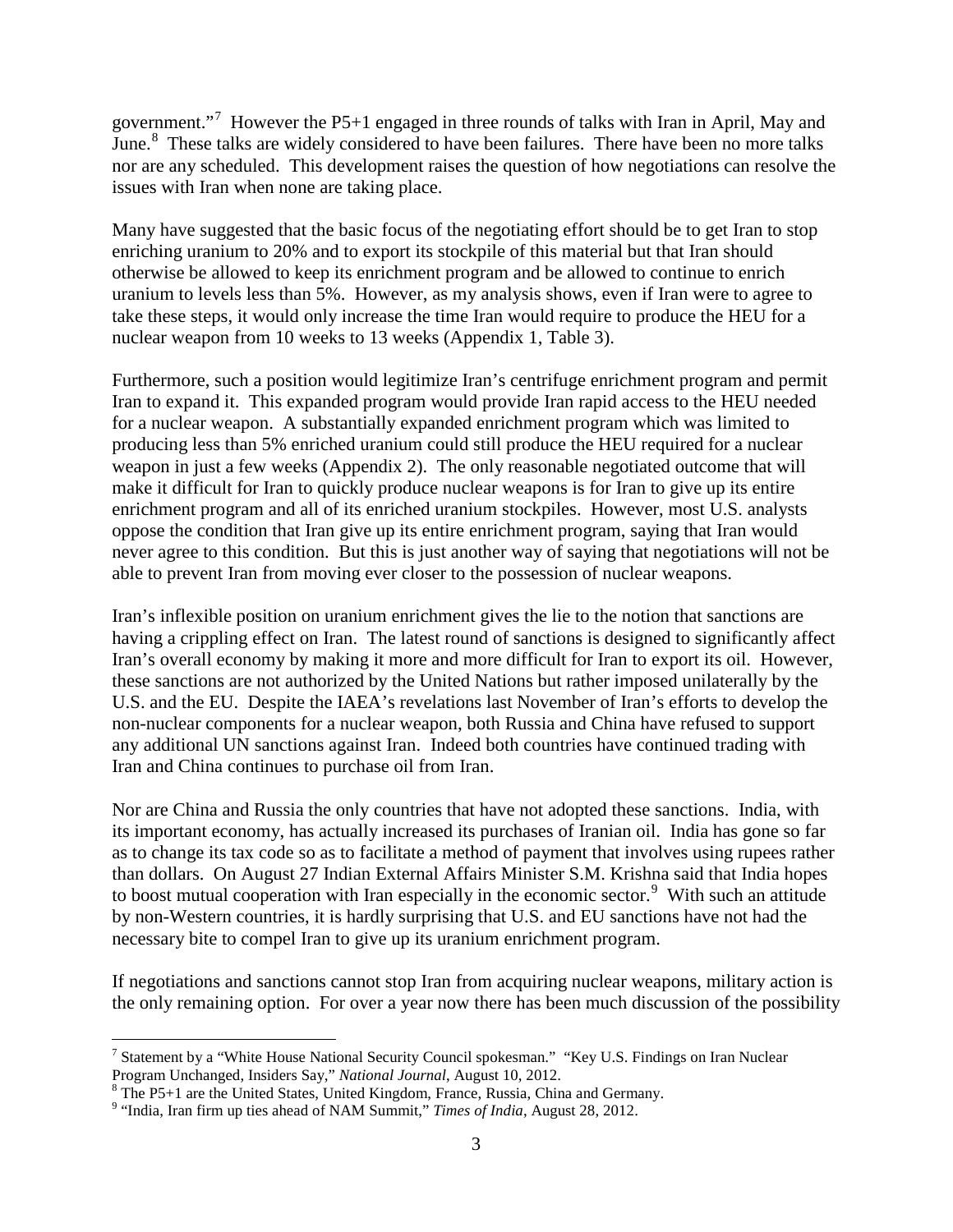of an Israeli military strike to "take out" Iran's enrichment facilities. By last month the threat of such a strike leading to a large scale war with Iran was high enough that Israel was distributing gas masks to its citizens and preparing bomb shelters.

There is certainly precedent for such a strike considering that Israel carried out attacks on nuclear reactors in Iraq in 1981 and in Syria in 2007. However, a significant difference between these prior Israeli strikes and a possible one today is that for these prior attacks there was no public discussion that such attacks might be carried out so that the 1981 and 2007 attacks achieved operational and strategic surprise. Given the current level of public discussion, any Israeli attack on Iran's nuclear facilities in 2012 could hardly be surprising. This fact leads to the conclusion that the repeated public discussion of such a military strike by the Israelis is intended more to try to intimidate Iran and get the West to take stronger measures to rein in Iran than it is to actually prepare for the possibility of a strike.

Indeed any Israeli attack on Iran would face serious operational difficulties given Iran's size and its distance from Israel. Furthermore, attacking centrifuge enrichment facilities is quite different from attacking single nuclear reactors. At its main enrichment facility at Natanz, Iran has somewhere between 46 and 54 cascades operating in parallel.<sup>[10](#page-3-0)</sup> An air strike on Natanz that scored multiple bomb hits would shut down the entire facility. But the majority of the cascades would be undamaged and not able to operate only due to damage to piping and the loss of utilities. It would only take a few months of repairs before these undamaged cascades were back in operation. Even for the cascades that suffered bomb hits, the majority of the centrifuges would still be undamaged. Iran could pull out the undamaged centrifuges and use them to build new cascades. At the underground enrichment facility at Fordow, an Israeli attack would be unable to destroy any centrifuges and the best the Israelis could do would be to collapse the entrance tunnels and cut off utilities. Iran could quickly repair the damage from such attacks and be back to near full production in two to six months.

A further problem is Iran's current stockpiles of about 3,570 kilograms of 3.5% enriched uranium and 79 kilograms of 19.7% enriched uranium. These stockpiles represent years of centrifuge plant operation but would be very difficult to destroy by air attack. The combined volume of these two stockpiles is less than one cubic yard—making them very easy to hide or protect.

Certainly the Israelis must be aware of the limitations of a military strike against Iran's nuclear facilities. No doubt this is one reason why Israel has not struck Iran already. Though the Israelis may find strike threats useful in order to put pressure on Iran and to try to gain assistance from the West, one must be concerned that by repeatedly emphasizing this option, Israel's government may have painted itself into a corner. Israel may feel compelled for internal political reasons to eventually carry out such an attack even though Israel's government is aware that such an attack will be ineffective.

<span id="page-3-0"></span> $10$  Iran has declared to the IAEA that it has 54 cascades in operation but its enriched uranium production is only equivalent to about 46 cascades operating at full capacity.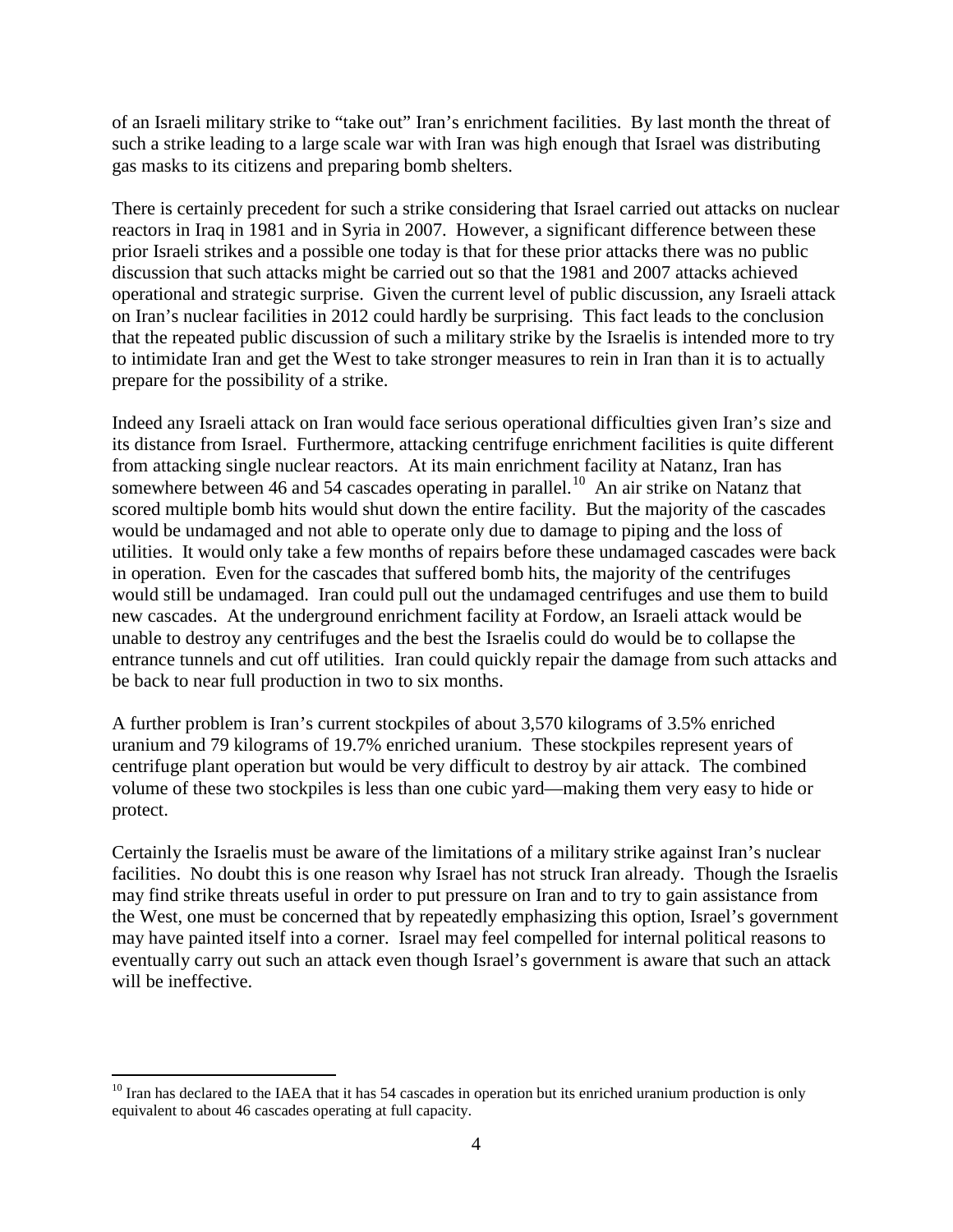President Obama and Defense Secretary Leon Panetta have pledged to take any action necessary to prevent Iran from obtaining nuclear weapons.<sup>[11](#page-4-0)</sup> Fulfilling such a pledge militarily would require at a minimum a prolonged bombing campaign against Iran's nuclear sites. There are two problems with such a bombing campaign. First, Iran could respond by dispersing its centrifuges. Indeed, centrifuge enrichment with its many parallel cascades would be ideal for such dispersal. The U.S. would be able to find and bomb some of these dispersed enrichment sites but many would continue in operation undetected. Second, such a prolonged bombing campaign would run a serious risk of turning into a large-scale war with Iran. Though no doubt the U.S. would eventually win such a war, I think that given the financially-exhausted and war-weary condition of the U.S., such a war would be ill-advised. In any case, the current situation in which the U.S. faces the choice between accepting Iran as a nuclear weapon state or needing to go to war to prevent it must be considered a policy failure.

# **The Implications of a Nuclear-Armed Iran for the Future of IAEA Safeguards and the Non-Proliferation Treaty**

Many analysts assume that if Iran were to produce HEU by batch recycling (Appendix 1, Table 2) then this would involve a violation of IAEA safeguards. But as long as Iran informed the IAEA of its intention to produce the HEU there would be no violation. In the past Iran has gotten into trouble by carrying out uranium enrichment in secret but during the summer Iran has shown that it is getting better at playing the game. Iran announced that it is planning to build nuclear-powered submarines. Such submarines often use HEU as fuel and these plans would provide a ready excuse to produce such material while staying within IAEA safeguards.

Iran is still a little new at providing such excuses and though nuclear-powered submarines are almost always for military purposes, Iran's Rear Admiral Abbas Zamini said that nuclearpowered submarines are among the "civilian" uses of nuclear energy to which all countries are entitled.<sup>12</sup> A few weeks later Iran changed its story and suggested that it intended to build nuclear-powered oil tankers. The head of the Atomic Energy Organization of Iran, Fereydoon Abbasi clarified that Iran currently has no plans to produce higher levels of enriched uranium but should it decide to do so it would first inform the IAEA.<sup>13</sup> Nor does Iran need to go ahead with nuclear naval propulsion to have an excuse to produce HEU. Currently a number of non-nuclear weapon states use HEU research reactor fuel and HEU irradiation targets for the production of medical isotopes.

The fact that the IAEA does not restrict the production of HEU in non-weapons states is a problem that goes far beyond Iran. For example, South Africa's President Jacob Zuma announced that he considered it South Africa's right to be able to produce HEU saying, "Our international legally binding obligations on nuclear disarmament and nuclear non-proliferation allow for the enrichment of uranium for peaceful purposes only, irrespective of the enrichment

<span id="page-4-0"></span><sup>&</sup>lt;sup>11</sup> "Full Transcript: Defense Secretary Leon Panetta," ABC News, May 27, 2112,<br>http://abcnews.go.com/Politics/full-transcript-defense-secretary-leon-panetta/story?id=16437246&page=7

<span id="page-4-2"></span><span id="page-4-1"></span><sup>&</sup>lt;sup>12</sup> "Iranian officer: Tehran developing nuclear sub," *The Jerusalem Post*, June 6, 2012.<br><sup>13</sup> "Iran's nuclear chief says Iran can make higher grade nuclear fuel for ships, but no plans now," *The Washington Post*, July 22, 2012.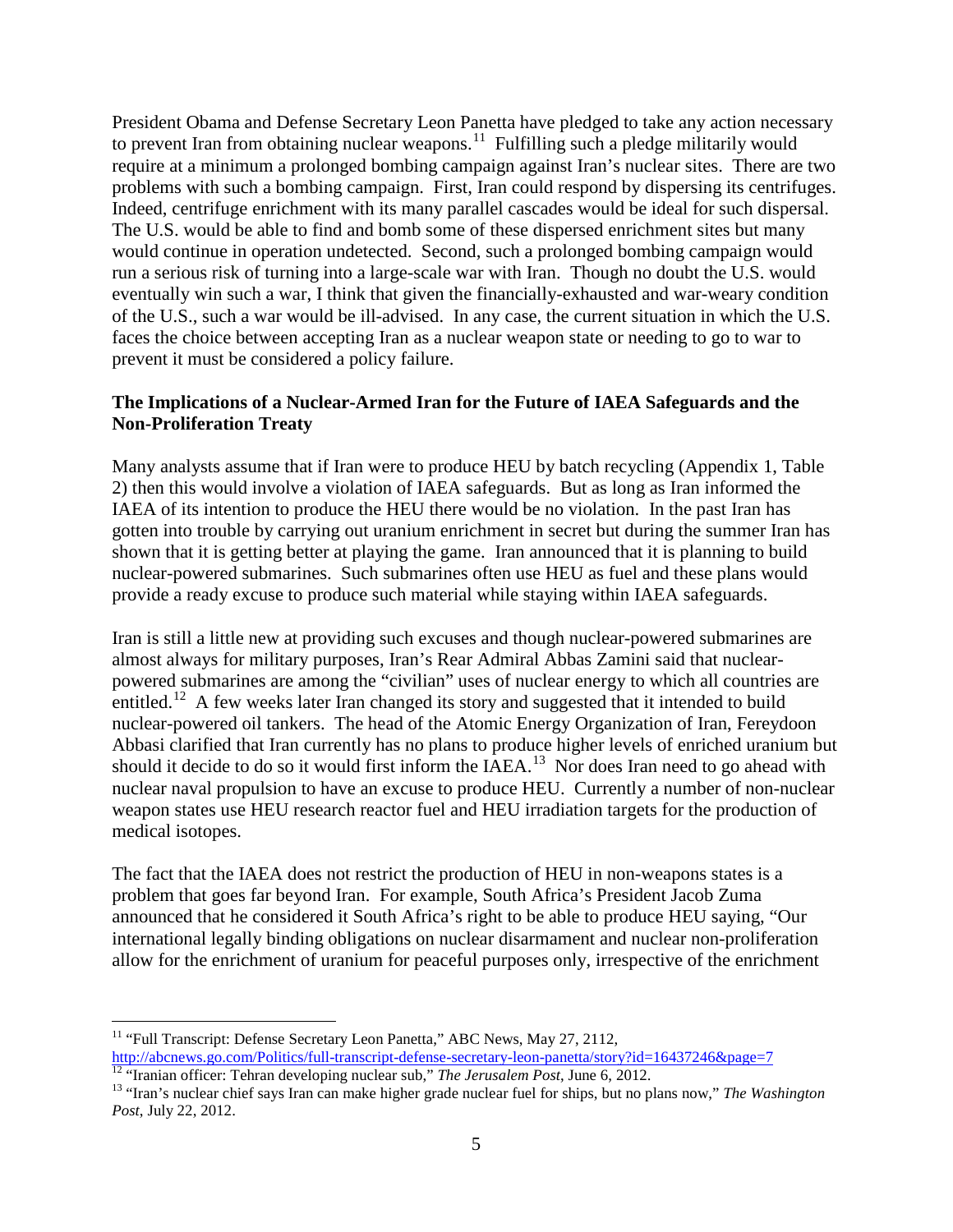level."<sup>[14](#page-5-0)</sup> Ironically this announcement was made at the March 2012, nuclear security summit in Seoul, South Korea.

Nor is HEU the only issue. The IAEA permits non-nuclear weapon states to produce pure compounds of plutonium by reprocessing spent fuel. For example, Japan already has a plutonium stockpile of nearly 45 metric tons. About 35 metric tons is stored overseas but about 10 metric tons (enough to produce thousands of nuclear weapons) is stored in Japan.<sup>[15](#page-5-1)</sup> Though in the aftermath of the Fukushima nuclear accident Japan's future use of nuclear power is in question, Japan's nuclear industry has announced plans to further increase its domestic stockpile of plutonium.<sup>[16](#page-5-2)</sup> Japan says that it is stockpiling the plutonium for use in a breeder reactor but it is now more than 40 years since such reactors were first supposed to come into operation and such reactors are still decades away.

Nor is the problem just HEU and plutonium, it is facilities that can quickly produce such materials as well, i.e. centrifuge enrichment plants and reprocessing plants. (See Appendix 2) Germany, the Netherlands, Brazil and Japan all possess such facilities.

The U.S. Government has recognized this problem and in its nuclear cooperation agreement with the United Arab Emirates, it requires the UAE not to possess facilities that can engage in uranium enrichment or the reprocessing of spent fuel which could produce plutonium, HEU or U-233 (another material that can be used to produce nuclear weapons). The U.S. will likely place similar requirements on Taiwan whose nuclear cooperation agreement is soon to be renewed.

However, whether such conditions should be made a requirement for all new U.S. nuclear cooperation agreements has become a contentious issue. It is considered unlikely that Jordan, Saudi Arabia, Vietnam or South Korea will agree to these conditions and there are those who advocate removing this requirement to gain new nuclear cooperation agreements with these countries. However, the question remains, if such a requirement makes good non-proliferation sense for the UAE and Taiwan, then why not for these countries as well?

The purpose of IAEA safeguards "…is the timely detection of diversion of significant quantities of *nuclear material* from peaceful nuclear activities to the manufacture of nuclear weapons or of other nuclear explosive devices or for purposes unknown, and deterrence of such diversion by the risk of early detection."[17](#page-5-3) [Emphasis in original] To meet the requirement to provide timely detection even the standards for the UAE are not enough. Non-nuclear weapon countries must be prohibited from possessing any materials or facilities that can quickly provide fissile material for nuclear weapons. This includes prohibiting not only enrichment and reprocessing facilities but also separated HEU, plutonium or U-233 and HEU, plutonium or U-233 that is contained in

<span id="page-5-1"></span><span id="page-5-0"></span><sup>&</sup>lt;sup>14</sup> "SA playing both sides of the nuclear coin," *IOL*, March 30, 2012.<br><sup>15</sup> *Global Fissile Material Report 2011: Nuclear Weapon and Fissile Material Stockpiles and Production*, Sixth<br>Annual report of the International P

<span id="page-5-3"></span>

<span id="page-5-2"></span><sup>&</sup>lt;sup>16</sup> Eric Talmadge, "Japan to make more plutonium despite big stockpile," Associated Press, June 1, 2012.<br><sup>17</sup> "The Structure and Content of Agreements Between The Agency and States Required in Connection With The Treaty on the Non-Proliferation of Nuclear Weapons," International Atomic Energy Agency, INFCIRC/153 (Corrected), June 1972, p.9.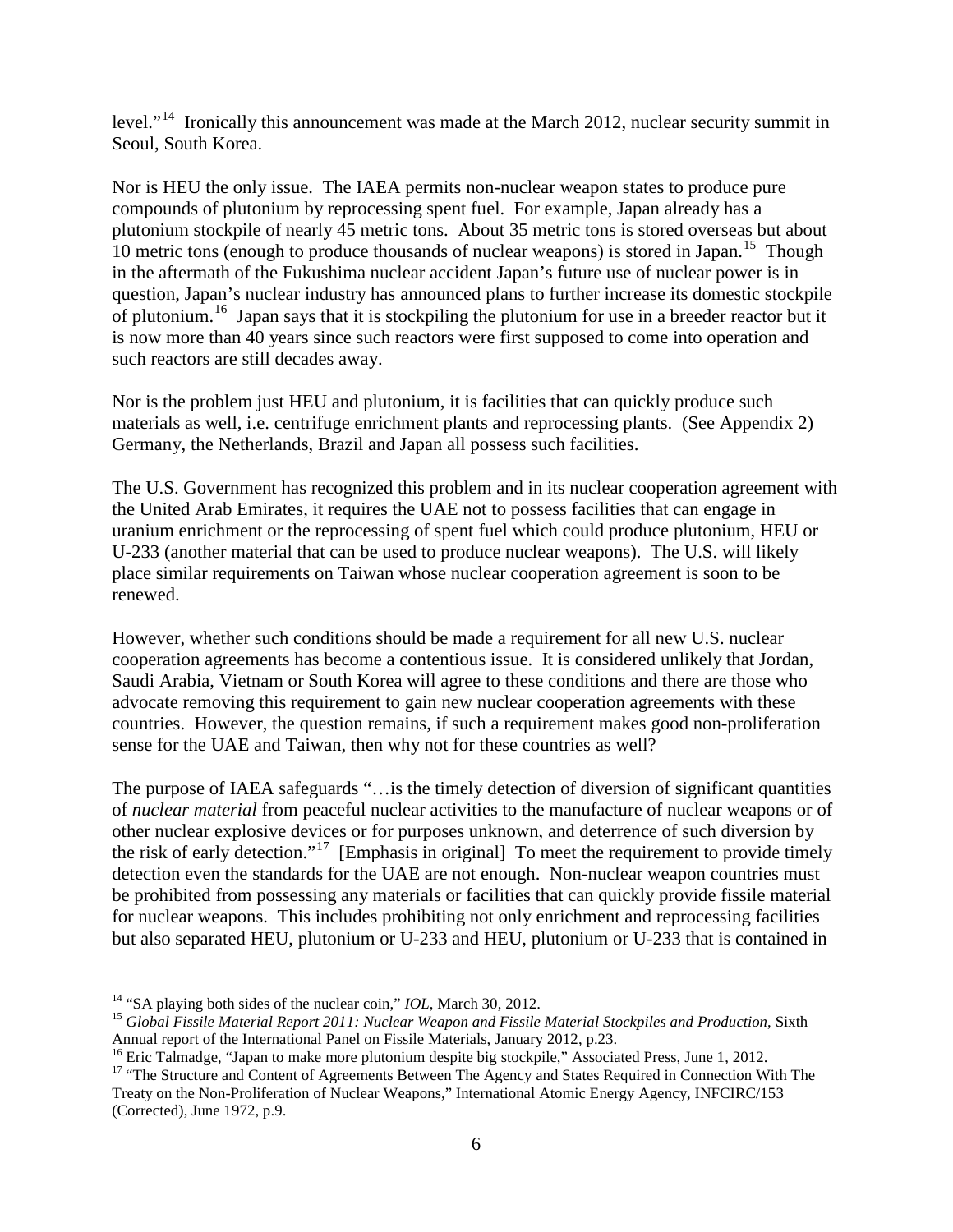unirradiated reactor fuel (such as HEU fuel for research reactors or mixed oxide fuel for power reactors).

Nor is this issue new. These problems were known in the 1970s. As I wrote with my colleagues Albert and Roberta Wohlstetter and Henry Rowen in 1979:

"…bilateral and international inspection systems do indeed need improvement, but if such improved inspection is to be more than a facade for a possible steady advance toward nuclear explosive materials by states that do not presently have them, the facilities, processes and stocks inspected must be far enough away from yielding bomb material to make timely warning feasible. Unless sensitive technologies are restricted, "effective safeguards" in the sense defined by the IAEA and the NPT are literally infeasible."<sup>18</sup>

It is up to the U.S. and the IAEA to decide what the purpose of IAEA safeguards and the Non-Proliferation Treaty (NPT) is. If in fact the main concern is non-proliferation then all nonweapon states must accept restrictions on their nuclear activities that allow IAEA safeguards to provide the necessary *timely* warning. If it is decided that non-weapon states have the "right" to large centrifuge enrichment plants, reprocessing plants and stocks of HEU and separated plutonium, then in fact the NPT is really a Proliferation Treaty and Iran will not be the last NPT member to use the guise of peaceful nuclear activities to acquire nuclear weapons.

<span id="page-6-0"></span> <sup>18</sup> Albert Wohlstetter, Gregory Jones, Roberta Wohlstetter, Henry S. Rowen, "Summary", *Towards a New Consensus on Nuclear Technology*, Volume I, PH-78-04-832-33, Pan Heuristics, Prepared for U.S. Arms Control and Disarmament Agency, July 6, 1979, p.2. [http://www.npolicy.org/files/19790706-TowardsANewConsensus-](http://www.npolicy.org/files/19790706-TowardsANewConsensus-Vol01.pdf)[Vol01.pdf](http://www.npolicy.org/files/19790706-TowardsANewConsensus-Vol01.pdf)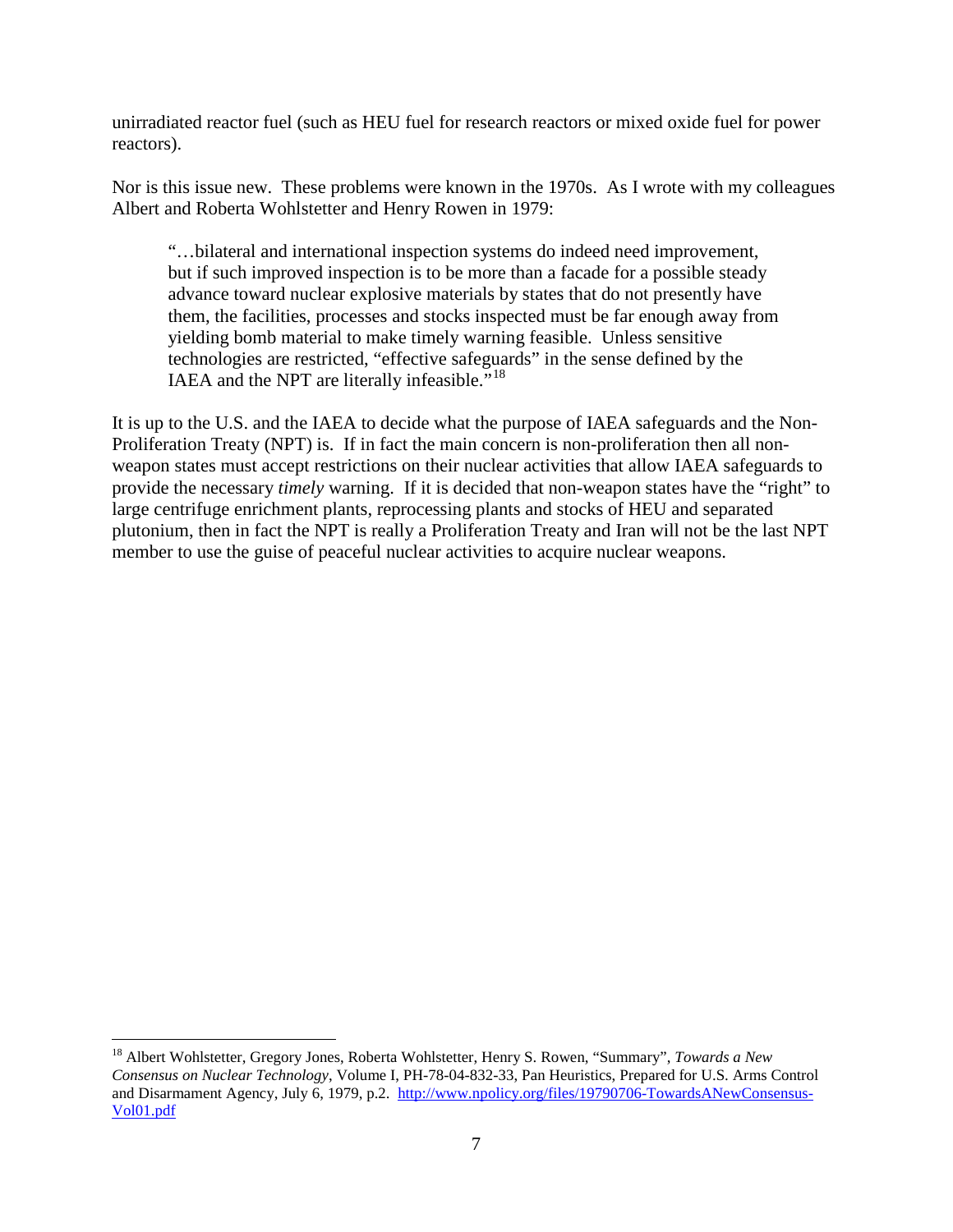# **Appendix 1**

## **Detailed Analysis of the IAEA August 30, 2012 Safeguards Report and Methods Whereby Iran Could Produce HEU for Nuclear Weapons**

### **Iranian Centrifuge Enrichment of Uranium**

Iran has three known centrifuge enrichment facilities. Iran's main facility is the Fuel Enrichment Plant (FEP) at Natanz. The basic unit of Iran's centrifuge enrichment effort is a cascade which originally consisted of 164 centrifuges but Iran has now modified the majority of the cascades by increasing the number of centrifuges to 174. (All centrifuges installed up to now have been of the IR-1 type.) Each cascade is designed to enrich natural uranium to 3.5% enriched uranium. As of August 21, 2012, Iran had installed a total of 55 cascades and had partially installed one additional cascade. Of the 55 cascades, 31 each contain 174 centrifuges and the remaining 24 cascades each contain 164 centrifuges. This results in a total of 9,330 centrifuges. Of these 55 cascades, 54 (containing 9,156 centrifuges) were declared by Iran as being fed with uranium hexafluoride and therefore were producing 3.5% enriched uranium though the IAEA has indicated that not all of these  $9,156$  centrifuges may be operational.<sup>19</sup>

Iran began producing 3.5% enriched uranium at the FEP in February 2007 and as of August 6, 2012 Iran had produced a total of 4,648 kilograms (in the form of 6,876 kilograms of uranium hexafluoride). Since 1,059 kilograms of this enriched uranium has already been processed into 19.7% enriched uranium (see the PFEP and FFEP below) and a further 21 kilograms was converted into uranium dioxide for use as fuel in the TRR, Iran's current stockpile of 3.5% enriched uranium is 3,568 kilograms. Iran's current production rate of 3.5% enriched uranium is about 161 kilograms per month.<sup>[20](#page-7-1)</sup> This production rate represents about a 60% increase from 2011 when the production rate was about a steady 100 kilograms per month and represents about a tripling of the rate since 2009 (see Table 1). From the production rate of 3.5% enriched uranium, it is easy to calculate that the FEP has a separative capacity of about 7,000 separative work units (SWU) per year.<sup>[21](#page-7-2)</sup> If all 9,156 centrifuges at the FEP are in fact operational, then these centrifuges are each producing 0.77 SWU per centrifuge-year. However, since the IAEA has stated that perhaps not all of the 9,156 centrifuges may be working then this number should be considered a minimum value and could be higher.

Iran also has the Pilot Fuel Enrichment Plant (PFEP) at Natanz, which is used to test a number of more advanced centrifuge designs. These are usually configured as either single centrifuges or test cascades containing various numbers of centrifuges. No enriched uranium has been produced by these test cascades.

<span id="page-7-0"></span><sup>&</sup>lt;sup>19</sup> "Not all of the centrifuges in the cascades that were being fed with UF<sub>6</sub> may have been working." *Implementation of the NPT Safeguards Agreement and relevant provisions of Security Council resolutions in the Islamic Republic of Iran, GOV/2012/37, August 30, 2012, p.4.* 

<span id="page-7-1"></span><sup>&</sup>lt;sup>20</sup> To avoid problems with the fact that the length of a month is variable, I have adopted a uniform month length of 30.44 days.

<span id="page-7-2"></span> $21$  Assuming 0.4% tails. A Separative Work Unit is a measure of the amount of enrichment a facility can perform. The SWU needed to produce a given amount of enriched uranium product can be calculated if the U-235 concentration in the product, feed and tails are known.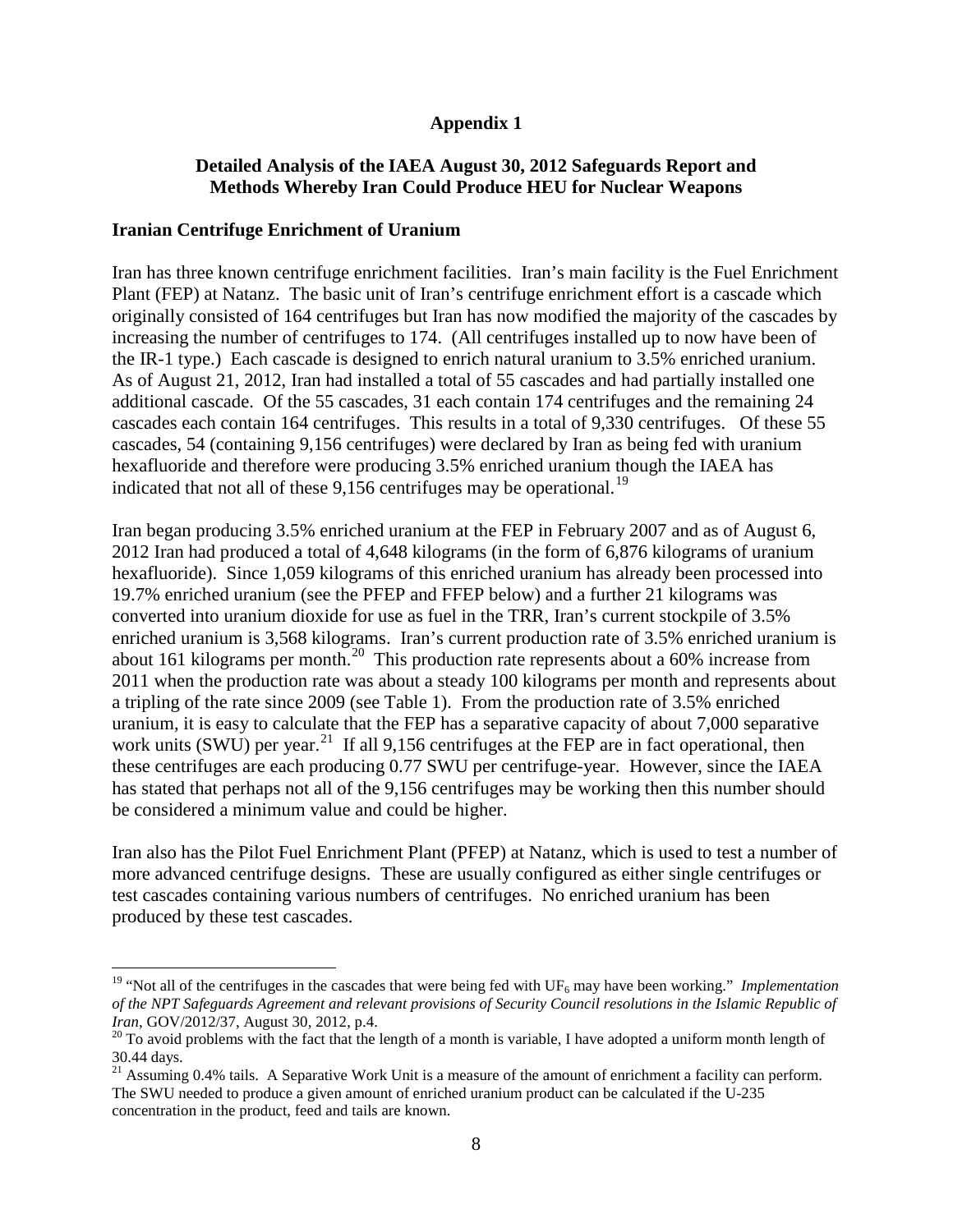In addition, there are two full cascades each with 164 IR-1 type centrifuges at the PFEP. These two cascades are interconnected and are being used to process 3.5% enriched uranium into 19.7% enriched uranium. In February 2010, Iran began producing 19.7% enriched uranium at the PFEP using one cascade. It added the second cascade in July 2010. As of August 21, 2012, Iran had produced 83.9 kilograms of 19.7% enriched uranium (in the form of 124.1 kilograms of uranium hexafluoride) at this facility. Iran's production rate of 19.7% enriched uranium at the PFEP has been fairly steady over the past year and is currently about 3.04 kilograms per month. The centrifuges at this facility are each producing about 0.90 SWU per centrifuge-year.

| Table 1                                                         |  |  |  |
|-----------------------------------------------------------------|--|--|--|
| <b>Average Iranian Production Rate of 3.5% Enriched Uranium</b> |  |  |  |
| November 2008 to August 2012                                    |  |  |  |

| <b>IAEA</b> Reporting Interval | Average 3.5% Enriched Uranium Production Rate |  |  |
|--------------------------------|-----------------------------------------------|--|--|
|                                | (Kilograms Uranium per Month)                 |  |  |
| 11/17/08-1/31/09               | 52                                            |  |  |
| $2/1/09 - 5/31/09$             | 53                                            |  |  |
| $6/1/09 - 7/31/09$             | 57                                            |  |  |
| 8/1/09-10/31/09                | 57                                            |  |  |
| 11/22/09-1/29/10               | 78                                            |  |  |
| $1/30/10-5/1/10$               | 81                                            |  |  |
| $5/2/10 - 8/6/10$              | 80                                            |  |  |
| $8/7/10 - 10/17/10$            | 95                                            |  |  |
| 10/18/10-2/5/11                | 88                                            |  |  |
| $2/6/11 - 5/14/11$             | 105                                           |  |  |
| $5/15/11 - 8/13/11$            | 99                                            |  |  |
| $8/14/11 - 11/1/11$            | 97                                            |  |  |
| $11/2/11 - 2/4/12$             | 115                                           |  |  |
| $2/5/12 - 5/11/12$             | 158                                           |  |  |
| $5/12/12 - 8/6/12$             | 161                                           |  |  |

Finally, Iran has constructed an enrichment facility near Qom. Known as the Fordow Fuel Enrichment Plant (FFEP), Iran clandestinely started to construct this plant in violation of its IAEA safeguards. Iran only revealed the existence of this plant in September 2009, after Iran believed that the West had discovered the plant.

The FFEP is designed to hold a total of 16 cascades (each cascade would hold 174 IR-1 type centrifuges). As of August 18, 2012 Iran had installed twelve cascades and had installed 52 IR-1 type centrifuges in a partially completed 13th cascade. This makes a total of 2,140 centrifuges installed at the FFEP which is about double the 1,064 centrifuges that had been installed there just last May.

Only four of the cascades are producing enriched uranium. They are configured as two sets of two interconnected cascades so as to produce 19.7% enriched uranium from 3.5% enriched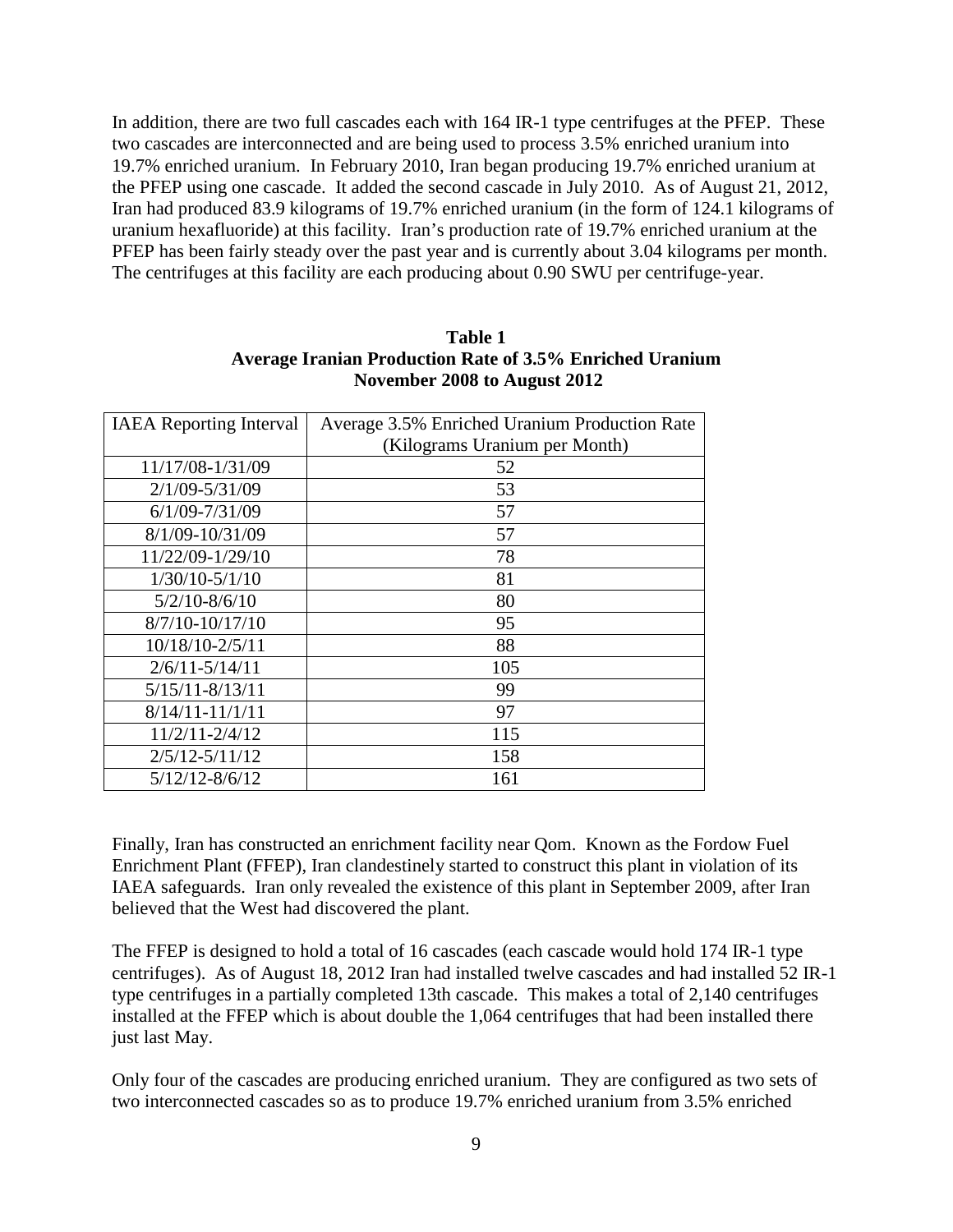uranium as is being done at the PFEP. The first of these two sets began production on December 14, 2011 and the second set began operation on January 25, 2012. As of August 12, 2012, Iran had produced 44.1 kilograms of 19.7% enriched uranium (in the form of 65.3 kg of uranium hexafluoride) at this facility. This facility is currently producing 19.7% enriched uranium at the rate of 6.72 kilograms per month. These centrifuges are each producing about 0.95 SWU per centrifuge-year.

With the start of these two sets of interconnected cascades at the FFEP, Iran has made good on its announcement in June 2011 that it would triple its production rate of 19.7% enriched uranium. Currently Iran is producing a total of about 9.8 kilograms of 19.7% enriched uranium per month. As of mid-August, Iran had produced a total of about 128 kilograms of 19.7% enriched uranium. Since Iran has converted about 48 kilograms of this uranium into a uranium oxide compound for use as fuel in the TRR, and further blended down about 1 kilogram to lower enrichments, Iran's current stockpile of 19.7% enriched uranium is about 79 kilograms.<sup>22</sup>

Regarding the eight other cascades at the FFEP that have yet begun operation, the IAEA has asked Iran whether these new cascades are to be interconnected to produce yet more 19.7% enriched uranium or only 3.5% enriched uranium. However, Iran says that the installation of these new cascades is not yet complete and that it will only inform the IAEA prior to the start of their operation. This development opens the possibility that Iran could further increase its rate of 19.7% enriched uranium. Using the eight cascades already installed, Iran could put a four more sets of two interconnected cascades into operation at almost any time and increase its production of 19.7% enriched uranium to as much as  $23.2$  kilograms a month.<sup>23</sup> Given Iran's current rate of production rate of 3.5% enriched uranium at the FEP, Iran could run these four additional sets of two interconnected cascades (in addition to the two cascades already in operation at the FFEP and the one cascade in operation at the PFEP) to produce 19.7% enriched uranium without the need to drawdown its stockpile of 3.5% enriched uranium.

### **Iranian Options for Producing HEU**

Given that Iran currently has a total enrichment capacity of about 8,000 SWU per year at the FEP, FFEP, and PFEP and stockpiles of about 3,570 kilograms of 3.5% enriched uranium and 79 kilograms of 19.7% enriched uranium, Iran has a number of options for producing the 20 kilograms of HEU required for a nuclear weapon.

The most straightforward method Iran could use to produce HEU would be batch recycling. In this process, no major modifications are made to Iran's enrichment facilities but rather enriched uranium is successively run though the various enrichment facilities in batches until the desired enrichment is achieved. Iran could use a three-step process to produce HEU. This process is illustrated in Table 2.

<span id="page-9-0"></span><sup>&</sup>lt;sup>22</sup> The IAEA safeguards report gives contradictory information as to the amount of 19.7% enriched uranium that Iran has converted to uranium oxide form. At one place the safeguard report says that about 48 kilograms (71.25 kilograms of uranium hexafluoride) and another it says about 65 kilograms (96.3 kilograms of uranium hexafluoride). I assume that the smaller number is correct since even this amount would be more than enough to replace the TRR's entire core. See: *Implementation of the NPT Safeguards Agreement and relevant provisions of Security Council resolutions in the Islamic Republic of Iran, GOV*/2012/37, August 30, 2012, p.8 and p.13.

<span id="page-9-1"></span><sup>&</sup>lt;sup>23</sup> Assuming the performance of these additional cascades matches that of the four already in operation at the FFEP.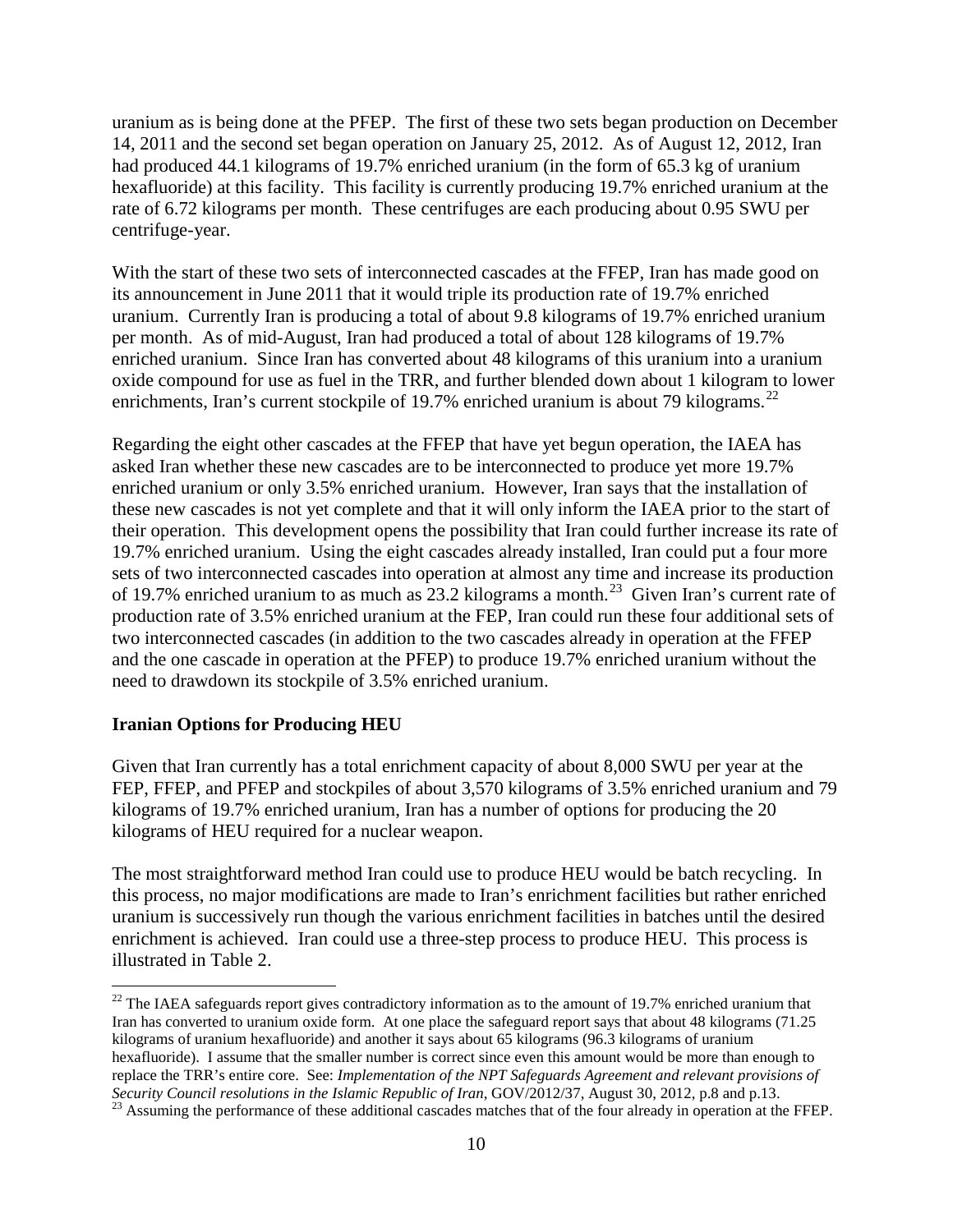### **Table 2**

### **Time, Product and Feed Requirements for the Production of HEU by Batch Recycling at the FEP (7,000 SWU per year total) Final Step at PFEP and FFEP (6 sets of two interconnected cascades at the FFEP)**

| Cycle and               | <b>Product Enrichment</b> | <b>Feed Enrichment</b> | Time for Cycle |
|-------------------------|---------------------------|------------------------|----------------|
| <b>Enrichment Plant</b> | and Quantity              | and Quantity           | (Days)         |
| First                   | 19.7%                     | 3.5%                   | 33             |
| <b>FEP</b>              | $131 \text{ kg}$          | $1,550$ kg             |                |
| Second                  | 55.4%                     | 19.7%                  |                |
| <b>FEP</b>              | 39.8 kg                   | $227 \text{ kg}^*$     |                |
| <b>Third</b>            | 89.4%                     | 55.4%                  | 26             |
| PFEP & FFEP**           | $20 \text{ kg}$           | $39.0$ kg              |                |
| Total                   |                           |                        | $73***$        |

\* Includes 79 kilograms of 19.7% enriched uranium that Iran has already stockpiled and 19 kilograms of 19.7% enriched uranium from the tails of the PFEP and FFEP. Plant inventory at the FEP is 2 kilograms.

\*\* The combined plant inventory at the PFEP and FFEP is 0.8 kilogram.

\*\*\*Includes six days to account for equilibrium and cascade fill time.

In the first step, Iran needs to produce 229 kilograms of 19.7% enriched uranium (including 2 kilograms for the plant inventory in the second step). However, since it has already produced 79 kilograms of 19.7% enriched uranium, and the tails from the third step are 19.7% enriched uranium, Iran needs only to produce an additional 131 kilograms. This step requires 1,550 kilograms of 3.5% enriched uranium as feed but Iran's current stockpile well exceeds this figure. In the second step, the 19.7% enriched uranium is further enriched at the FEP to 55.4% enriched uranium. This step requires the production of 39.8 kilograms of 55.4% enriched uranium (including the 0.8 kilograms for the plant inventory at the PFEP and FFEP). In the third step, the 55.4% enriched uranium is enriched to the 20 kilograms of 89.4% enriched uranium needed for a nuclear weapon. For this last step I assume that all twelve cascades that are installed at the FFEP are operated and function as six interconnected cascades. The total time required is 73 days which is about 10 weeks or a little less than two and one half months.

The results for the first step can be found using separative work calculations but for the other two steps a SWU calculation would not produce accurate results. Since the plant at Natanz is designed to produce 3.5% product from natural uranium, its cascade is more tapered than is optimal for the upper stages of an enrichment plant designed to produce highly enriched uranium. As a result, some of the SWU output cannot be utilized during the latter two cycles of the batch production process. The cascades are restricted by the flow at the product end of the cascade. Therefore the time required for these cycles is determined by the amount of product required and the amount of product the plant can produce per day and not by a SWU calculation.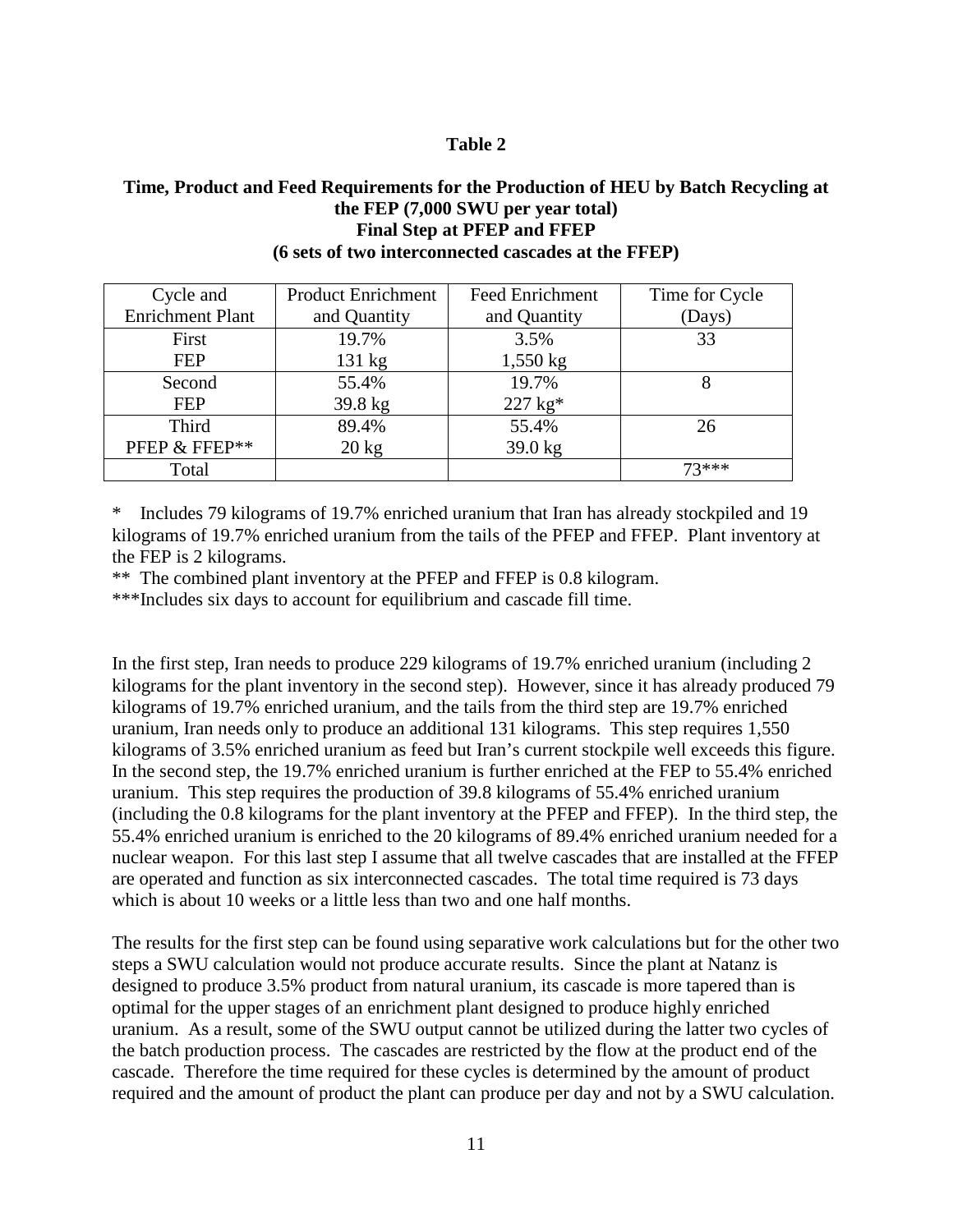Though much attention has been focused on Iran's growing stockpile of 19.7% enriched uranium, most of the reason why Iran can produce the HEU for a nuclear weapon as quickly as it can is because of its growing enrichment capacity and not its growing 19.7% enriched uranium stockpile. As is shown in Table 3, even if Iran did not have a stockpile of 19.7% enriched uranium, it could still produce a weapon's worth of HEU in just 3 months (thirteen weeks) which is only a little longer than the two and one half months (ten weeks) that would be required given Iran's current stockpile of 19.7% enriched uranium (Table 2). As is shown in Appendix 2, continued growth of Iran's centrifuge enrichment capacity, even if it does not stockpile 19.7% enriched uranium, means that the time required for Iran to produce the HEU required for a nuclear weapon will become quite short. This is not to say that Iran's growing stockpile of 19.7% enriched uranium is unimportant, but rather focusing only on the 19.7% enriched uranium and not Iran's growing enrichment capacity as well will not provide a solution to the problem of Iran's ability to quickly produce the HEU required for a nuclear weapon.

#### **Table 3**

### **Time, Product and Feed Requirements for the Production of HEU by Batch Recycling at the FEP (7,000 SWU per year total) Using 3.5% Enriched Uranium as the Starting Material Final Step at PFEP and FFEP (6 sets of two interconnected cascades at the FFEP)**

| Cycle and               | <b>Product Enrichment</b> | <b>Feed Enrichment</b> | Time for Cycle |
|-------------------------|---------------------------|------------------------|----------------|
| <b>Enrichment Plant</b> | and Quantity              | and Quantity           | (Days)         |
| First                   | 19.7%                     | 3.5%                   | 53             |
| <b>FEP</b>              | $210 \text{ kg}$          | $2,480$ kg             |                |
| Second                  | 55.4%                     | 19.7%                  | 8              |
| <b>FEP</b>              | 39.8 kg                   | $227 \text{ kg}^*$     |                |
| Third                   | 89.4%                     | 55.4%                  | 26             |
| PFEP & FFEP**           | $20 \text{ kg}$           | 39.0 kg                |                |
| Total                   |                           |                        | $Q2***$        |

Includes 19 kilograms of 19.7% enriched uranium from the tails of the PFEP and FFEP. The plant inventory at the FEP is 2 kilograms.

\*\* Plant inventory is 0.8 kilogram.

\*\*\*Includes six days to account for equilibrium and cascade fill time

Currently the fastest way for Iran to produce the HEU for a nuclear weapon is by using batch recycling at the FEP combined with a clandestine "topping" enrichment plant. This method would allow Iran to produce a weapon's worth of HEU in just one and one half months (six and one half weeks). Since Iran continues to refuse to implement the Additional Protocol to its safeguards agreement, the IAEA would find it very difficult to locate a clandestine enrichment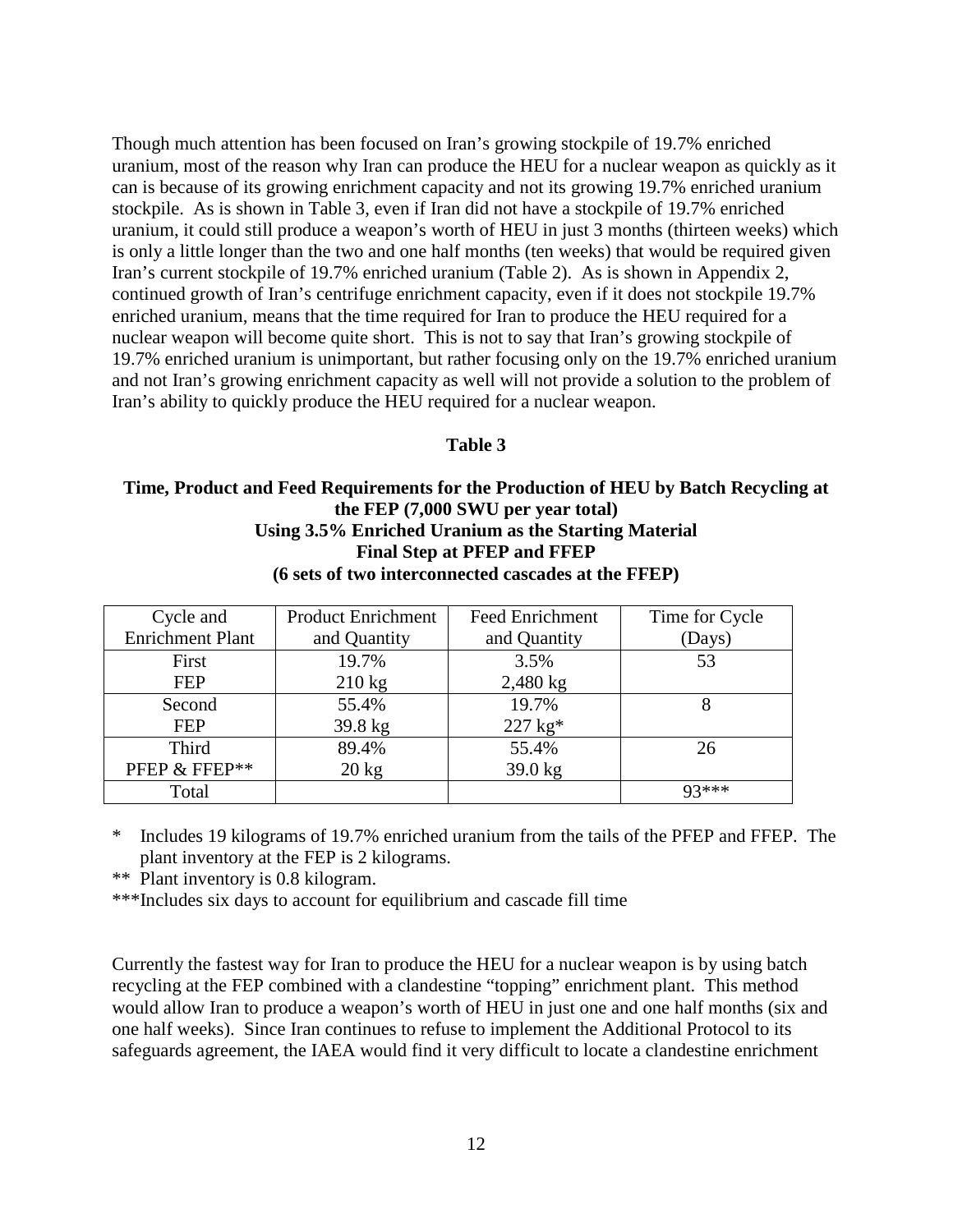plant—a fact that the IAEA has continued to confirm.<sup>24</sup> While this has been a theoretical possibility since 2007, its salience increased with the discovery in September 2009 that Iran was actually building such a clandestine enrichment plant (the FFEP near Qom).

In this case, the clandestine enrichment plant could be designed as an ideal cascade to enrich 19.7% enriched uranium to the 90% enriched uranium needed for a nuclear weapon. By starting from 19.7% enriched uranium, this clandestine enrichment plant need only contain about 2,000 IR-1 type centrifuges to be able to produce the 20 kilograms of HEU required for a nuclear weapon in just one and one half months. $25$  Furthermore since Iran already has a stockpile of 19.7% enriched uranium, the production of the 19.7% enriched uranium at the FEP and the 90% enriched uranium at the clandestine enrichment plant could be carried out *simultaneously*.

The results of this process are shown in Table 4. As can be seen, the production of the 19.7% enriched uranium needed (including 0.6 kilograms for the plant inventory at the clandestine plant) to produce 20 kilograms of HEU at the clandestine enrichment plant requires 182 kilograms of 3.5% enriched feed. Since the cycle time at the FEP is shorter than that at the clandestine enrichment plant and the cycles are carried out simultaneously, the time required at the FEP has no impact on the overall time required to produce the HEU.

## **Table 4**

### **Time, Product and Feed Requirements for the Production of HEU by Batch Recycling at the FEP (7,000 SWU per year total) Final Step at 2,000 Centrifuge Clandestine Plant (0.90 SWU per centrifuge-year) Cycles Carried out Simultaneously**

| Cycle and               | <b>Product Enrichment</b> | <b>Feed Enrichment</b> | Time for Cycle |
|-------------------------|---------------------------|------------------------|----------------|
| <b>Enrichment Plant</b> | and Quantity              | and Quantity           | (Days)         |
| First                   | 19.7%                     | 3.5%                   | $6**$          |
| <b>FEP</b>              | $15.4 \text{ kg}$         | 182 kg                 |                |
| Second                  | 90.0%                     | 19.7%                  | 45**           |
| Clandestine             | $20 \text{ kg}$           | $93.8 \text{ kg}^*$    |                |
| Total                   |                           |                        | ⊿ร∗∗∗          |

Includes 79 kilograms of 19.7% enriched uranium that Iran has already stockpiled. There is additional processing of the tails of the clandestine plant at the PFEP and FFEP.

\*\* Includes two days to account for equilibrium and cascade fill time.

\*\*\* Cycle times *not* additive since cycles are simultaneous.

<span id="page-12-0"></span><sup>&</sup>lt;sup>24</sup> "While the Agency continues to verify the non-diversion of declared nuclear material at the nuclear facilities and LOFs declared by Iran under its Safeguards Agreement, as Iran is not providing the necessary cooperation, including by not implementing its Additional Protocol, the Agency is unable to provide credible assurance about the absence of undeclared nuclear material and activities in Iran, and therefore to conclude that all nuclear material in Iran is in peaceful activities." *Implementation of the NPT Safeguards Agreement and relevant provisions of Security Council* 

<span id="page-12-1"></span><sup>&</sup>lt;sup>25</sup> In past analysis I have assumed that the clandestine plant would hold only 1,400 centrifuges. However, Iran's ability to install over 2,100 centrifuges at the FFEP in less than one year shows that Iran possesses a greater capacity to manufacture new centrifuges than was previously thought.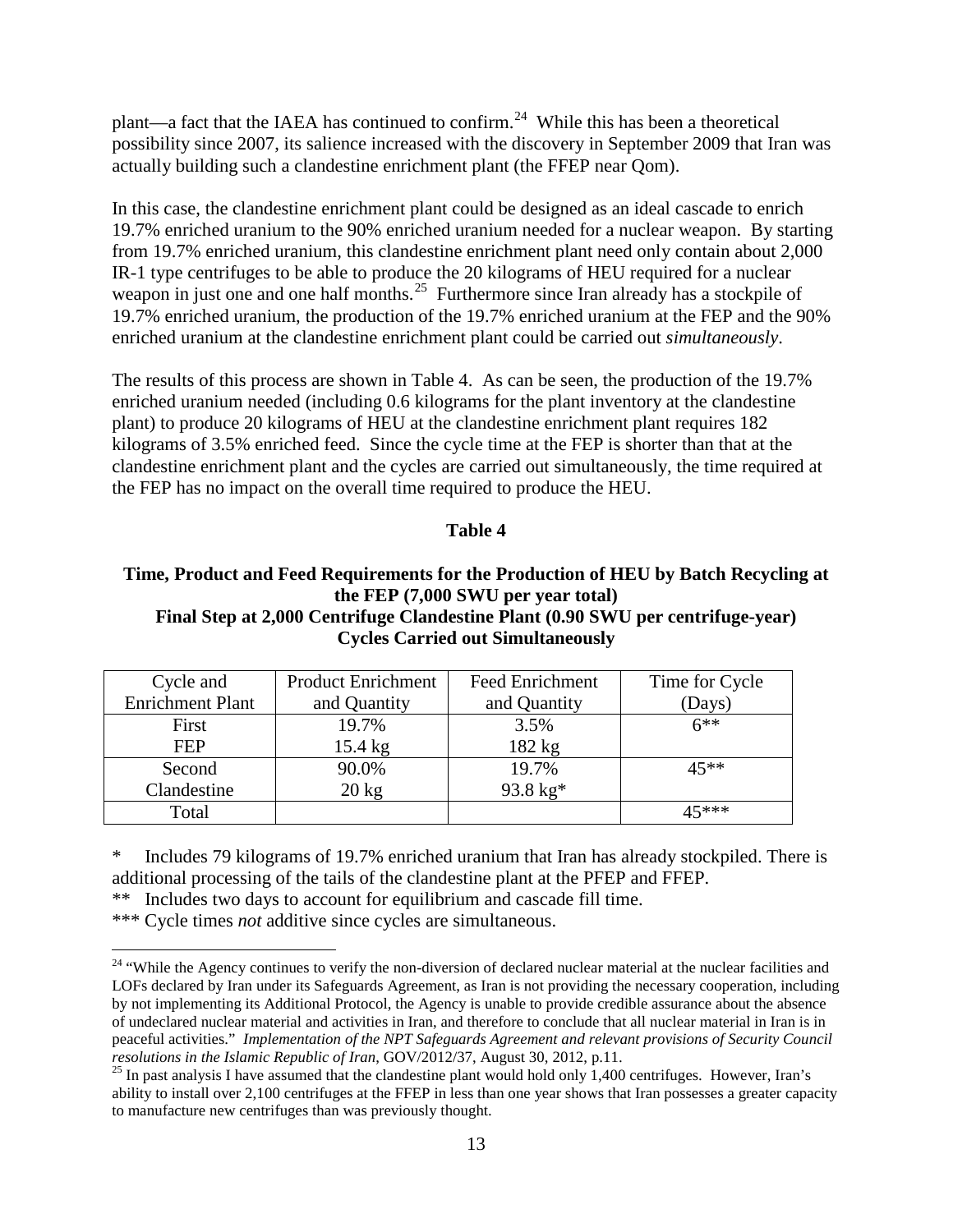Further, since Iran would have a substantial quantity of 3.5% enriched uranium left over (about 3,400 kilograms), Iran could continue the process and produce additional HEU. An additional 20 kilograms of HEU would require about 1,110 kilograms of 3.5% enriched uranium feed, so with its current stockpile Iran could produce a total of over 80 kilograms of HEU, which is enough for about four nuclear weapons. Therefore Iran would produce enough HEU for a weapon every one and one half months, and could have a four weapon arsenal in just six months.

Nor is batch recycling of enriched uranium the only pathway for Iran to produce the fissile material required for nuclear weapons, though it is the process that allows Iran to produce HEU most quickly. Iran could produce HEU at a clandestine enrichment plant designed to produce 90% enriched uranium from natural uranium feed.

A clandestine enrichment plant containing 3,800 centrifuges (0.90 SWU per centrifuge-year) could produce around 20 kilograms of HEU (the amount required for one nuclear weapon) each year using natural uranium as feed. Since this option does not require any overt breakout from safeguards, the relatively slow rate of HEU production would not necessarily be of any concern to Iran. Such production could be going on right now and the West might well not know. A clandestine enrichment plant would need a source of uranium but Iran is producing uranium at a mine near Bandar Abbas.<sup>26</sup> Since Iran has refused to implement the Additional Protocol to its IAEA safeguards, this uranium mining is unsafeguarded and the whereabouts of the uranium that Iran has produced there is unknown. A drawback to this stand-alone clandestine enrichment plant is that it requires more centrifuges than would the 2,000 centrifuge clandestine plant discussed above. However Iran's rapid installation of centrifuges at the FFEP means that this possibility cannot be ruled out.

Iran then, has a number of methods whereby it could produce the HEU required for a nuclear weapon. By batch recycling at the FEP, PFEP and the FFEP (Table 2), Iran could produce enough HEU for a nuclear weapon in a little less than two and one half months (ten weeks). Even if Iran were to give up its current stockpile of 19.7% enriched uranium (Table 3), the time required for Iran to produce the HEU for a nuclear weapon would be just three months (thirteen weeks). If Iran were to produce 19.7% enriched uranium at the FEP and simultaneously enrich 19.7% enriched uranium to HEU at a clandestine enrichment plant (Table 4), then it could produce a weapon's worth of HEU in one and one half months (six and one half weeks) and enough HEU for four weapons in six months. Alternatively, Iran might build a stand-alone clandestine plant to enrich natural uranium to HEU. Such a plant would only produce enough HEU for one weapon a year but since the plant could go undetected for many years, Iran could produce a sizable stockpile before detection.

<span id="page-13-0"></span> <sup>26</sup> *Implementation of the NPT Safeguards Agreement and relevant provisions of Security Council resolutions in the Islamic Republic of Iran*, GOV/2011/7, February 25, 2011, p.9.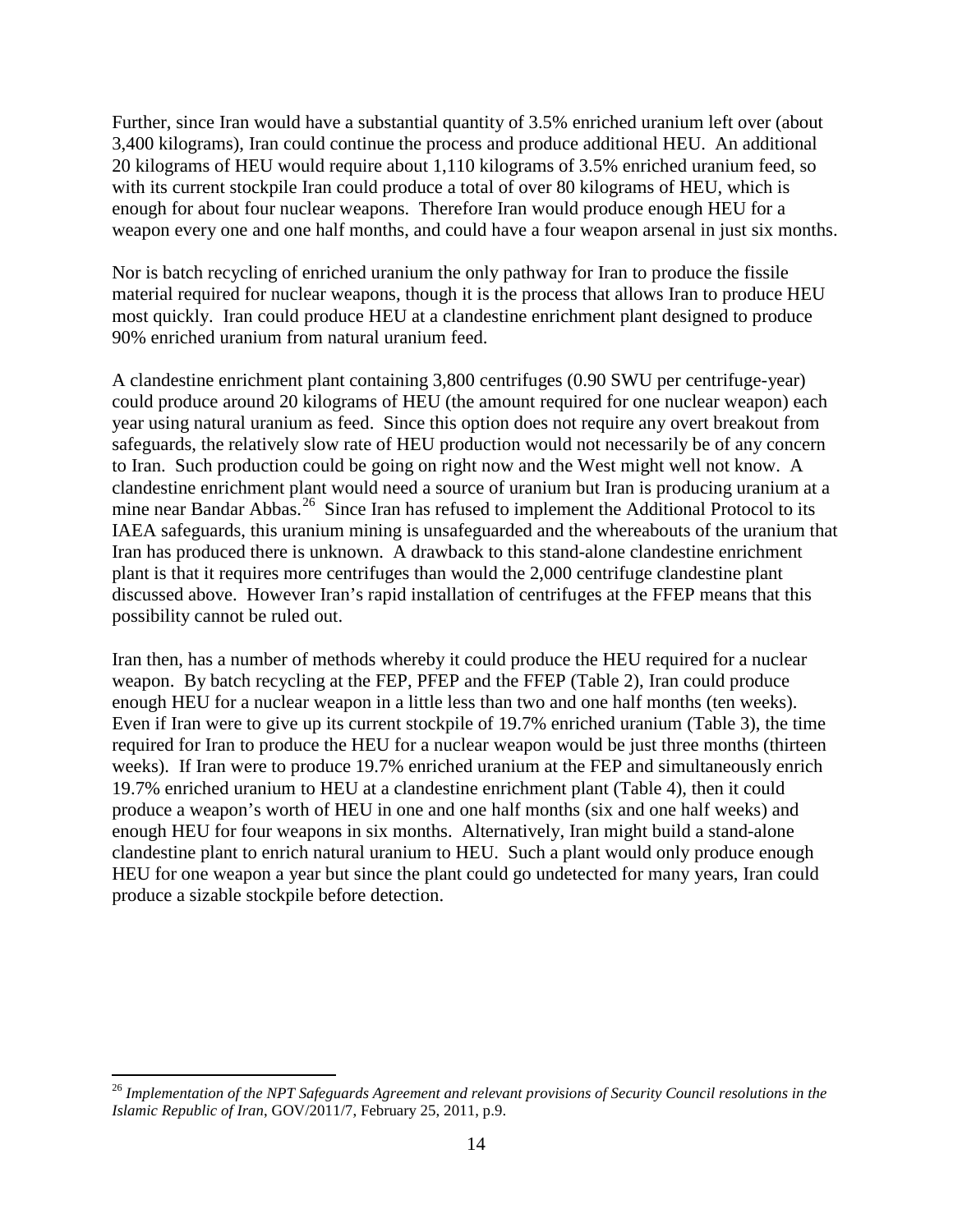# **Appendix 2**

# **Limiting Iran to Producing and Stockpiling Less Than 5% Enriched Uranium Does Not Prevent Easy Access to HEU**

As was discussed in the text, many who propose a diplomatic solution with Iran have suggested that Iran should be allowed to continue to enrich uranium as long as this activity is subject to "proper" controls. In particular, they propose that Iran should not enrich uranium to more than 5% and that Iran's current stockpile of near 20% enriched uranium should be removed from Iran. Further, they propose that the size of Iran's enrichment effort be determined by the needs of Iran's peaceful nuclear program.

But as was shown in Appendix 1 (Table 3), even if Iran were to give up its current stockpile of 19.7% enriched uranium, Iran could still produce the HEU required for a nuclear weapon in just three months (thirteen weeks). The problem is Iran's growing enrichment capacity. Furthermore, Iran's current enrichment effort is quite small compared to that needed for most peaceful nuclear activities such as providing fuel for a single nuclear power reactor. A diplomatic solution could provide Iran with the justification for greatly expanding its current enrichment facilities as well as removing sanctions. Under these circumstances, Iran might receive assistance to expand its enrichment facilities (from say China or Pakistan) as part of normal nuclear commerce. These greatly expanded facilities would provide Iran easy access to the HEU needed for nuclear weapons.

For example, even if Iran produced only 4.1% enriched uranium<sup>[27](#page-14-0)</sup> and expanded its enrichment capacity by about a factor of 12 (100,000 SWU/yr), it would only produce about 15 metric tons of enriched uranium per year. This amount would still be less than that needed to fuel a single large power reactor yet, using batch recycling, these enrichment facilities could produce enough HEU for a nuclear weapon in just two weeks. This process is shown in Table 5.

In the first step, 4.1% enriched uranium is processed into 20.2% enriched uranium. In the second step, this uranium is processed into 60.2% enriched uranium and the third step completes the process by producing the 20 kilograms of 90% enriched uranium needed for a nuclear weapon. Each step produces not only the material needed to be processed in the next step but the material needed for the plant inventory which in this case is 30 kilograms per step.

Instead of just producing enough HEU for one nuclear weapon, Iran could produce enough HEU for five nuclear weapons (100 kilograms) in a single batch recycling campaign. This process would take about five weeks and is shown in Table 6. This process would require starting with 6,090 kilograms of 4.1% enriched uranium but since the plant will be producing about 15,000 kilograms per year, it would not be hard for Iran to stockpile this quantity of enriched uranium.

Though Iran's expansion of its 19.7% enriched uranium stockpile contributes to the shrinking time required for Iran to produce the HEU needed for a nuclear weapon, unless restrictions are placed on the size of Iran's overall enrichment effort, Iran's growing centrifuge enrichment capacity will allow Iran to quickly produce the HEU required for a nuclear weapon.

<span id="page-14-0"></span> $27$  With tails of 0.2%.